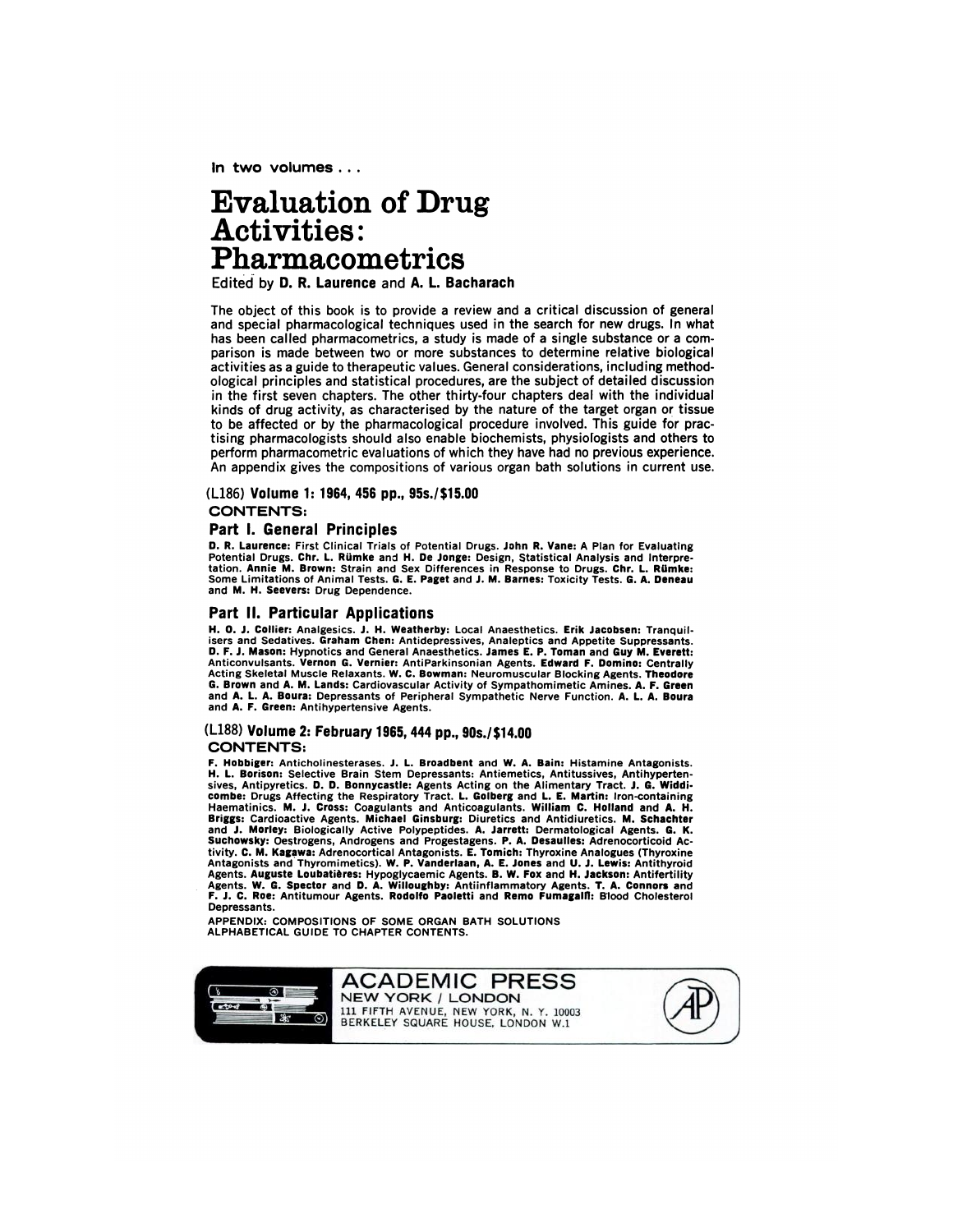# **MOLECULAR PHARMACOLOGY**

**The Mode of Action of Biologically Active Compounds Edited by E. J. Ariëns** 

**Volume 3 of Medicinal Chemistry Volume 1, 1964, 501 pp.,\$17.00 Edited by George deStevens**

**A Series of Monographs Volume 2,** 1964, 280 **pp., \$10.00**

**AP 1423**

**MOLECULAR PHARMACOLOGY will be of interest to anyone dealing** with the biological activity of chemical compounds, including, in addi**tion to pharmacologists, workers in the field of general therapeutics,** chemotherapy of infectious diseases, cancer research, pesticides, phyt **pharmacology, olfaction, and related disciplines. The information in the volumes will also be ofuse for biochemists, physiologists, and endocrinologists using chemical compounds as tools in their research.**

The authors approach the pharmacological aspects of their specific fields on the basis of the physicochemical interaction of the molecules of these pharmacodynamic substances with the molecules of the biological object.

# Contents of **Volume** 1:

D. K. deJongh, Some Introductory Remarks on the Conception of Receptors

## Part I: A Molecular Approach to General Pharmacology

**E. J. Ari#{235}ns, G. A. J. van Os, A. M. Simonis, and J. M. van Rossum** Drug Transference: Distribution of Drugs in the Organism. Drug Transference: Drug Metabolism. Drug-Receptor Interaction: Interaction of One or More Drugs with One Receptor System. Drug-Receptor Interaction: Interaction of One or More Drugs with Different Receptor Systems. The Relation Between Stimulus and Effect.

**AUTHOR INDEX-SUBJECT INDEX.**

# **Contents of Volume 2:**

**Part II: A Molecular Approach to Olfaction M. C. J. Beets**

Part **Ill: The Molecular Basis of Cancer Chemotherapy**

## **P. Emmelot**

**Part IV: Receptor Theory in Enzymology**

#### **J. M. van Rossum**

**AUTHOR INDEX-SUBJECT INDEX.**

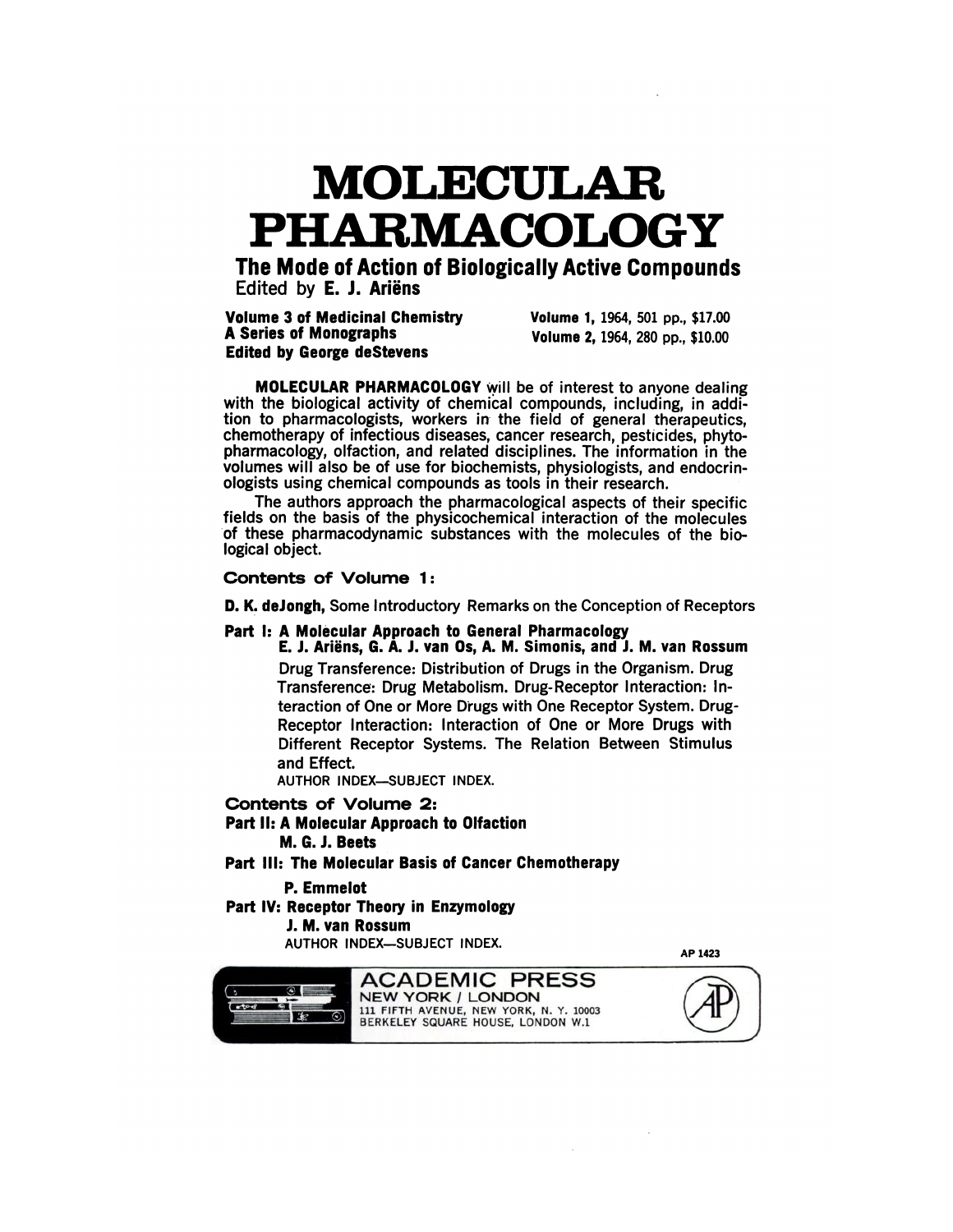#### **INSTRUCTIONS TO AUTHORS**

*Molecular Pharrnaco!ogy* **will publish the results of investigations that elucidate nmeehanisms of drug** action or of toxicity at the molecular level. The term, "drug," is defined broadly, to include any chemi cal agent that selectively modifies biologic function.

Suitable papers are those which describe applications of the methods of biochemistry, biophysics, genetics, and molecular biology to pharmacologic or toxicologic problems. Also suitable are reports of fundamental investigations which, although not concerned with drugs, nevertheless provide an immedi ate basis for further study of the molecular mechanism of drug action. Observations of phenomena, that shed no light **upon underlying molecular interactions, are not regarded as appropriate for publication.**

Specific areas of interest include; stereochemical, electronic, and other parameters of drug architec**ture; conformation analysis of receptors and their function; drug-enzyme and other interactions between drugs and macromolecules; drug effects upon gene replication and transcription, and on protein synthesis; mechanism of action of antibiotics and other growth-inhibitory drugs; drug-induced changes in macromolecular structure, allosteric** transitions; drug-induced alterations in metabolic pathways; effects **of hormones and other drugs on cellular regulatory** mechanisms; chemical miitagenesis, carcinogenesis, **and teratogenesis; pharmacogenetics, idiosyncrasies and drug allergies;** selective toxicity in a single **organism or in different species; drug actions on properties and functions of membranes; drug metab olism; distribution and transport of drug molecules between biologic compartments.**

"Short Communications" will **he considered for rapid publication** if their subject nmatter lies within the scope of the journal, and if they are concise. They may contain experimental observations, theoretical material, or significant comment upon published investigations.

*Submission of manuscripts.* Manuscripts are published in English only and should be sent to the Editor, **Prof. Avram Goldstein, Department of Pharmacology, Stanford University School of Medi cine, Palo Alto, California 94304.** Papers should be ty)ewritten double spaced on one side of paper  $216 \times 279$  mm  $\left(8\frac{1}{2} \times 11\right)$  inches). *Three* complete copies are required. It is understood that the manuscripts and the data they contain have not been published previously and are not being sub mitted elsewhere.

*Organization and style of manuscripts.* The policy of the journal is to allow authors maximum freedom in organizing and presenting their material, and in expressing their ideas, provided only that clarity and a fairly high density of information are achieved. Certain conventions must be followed, and these are set forth below.

Chemical and mathematical formulas and ab breviations should follow the requirements of the *Journal of Bio!ogical Chemistry,* as described in their *Instructions to Authors* and *Terminology and Abbreviations* (Vol. 240, No. 1, January 1965, pp. i-vi). Drugs must be referred to by their generic or chemical names throughout the text, but may be identified by trade name in a footnote. Abbreviations may be employed if they

are defined parenthetically or in a footnote when first introduced. Abbreviations of journal names should conform to the style of *Chemical Ab*stracts. References to papers that have been accepted for publication, but have not appeared, should be cited like other references, with the abbreviated name of the journal followed by the words "in press." Copies of such papers should be sent whenever the findings described in them have a direct bearing on the paper being submitted for publication. "Personal Communications" and "Unpublished Observations" should be included parenthetically in the text and should not be included in the reference list.

A manuscript should include the following, in the order listed: **(1)** Title. **(2)** Names of authors, their laboratory and institution. (3) Running title. **(4)** Sunmmary. **(5)** Text. Footnotes should be referred to by superscript numbers and references by numbers in parentheses. (6) References, num bered according to order of citation in the text, and cited as in the following example:

1. T. Staehelin, C. C. Brinton, F. 0. Wettstein and H. Noll, *Nature* **199, 865 (1963).**

(7) Footnotes, numbered according to order of appearance in the text.  $(8)$  Tables.  $(9)$  Figures.